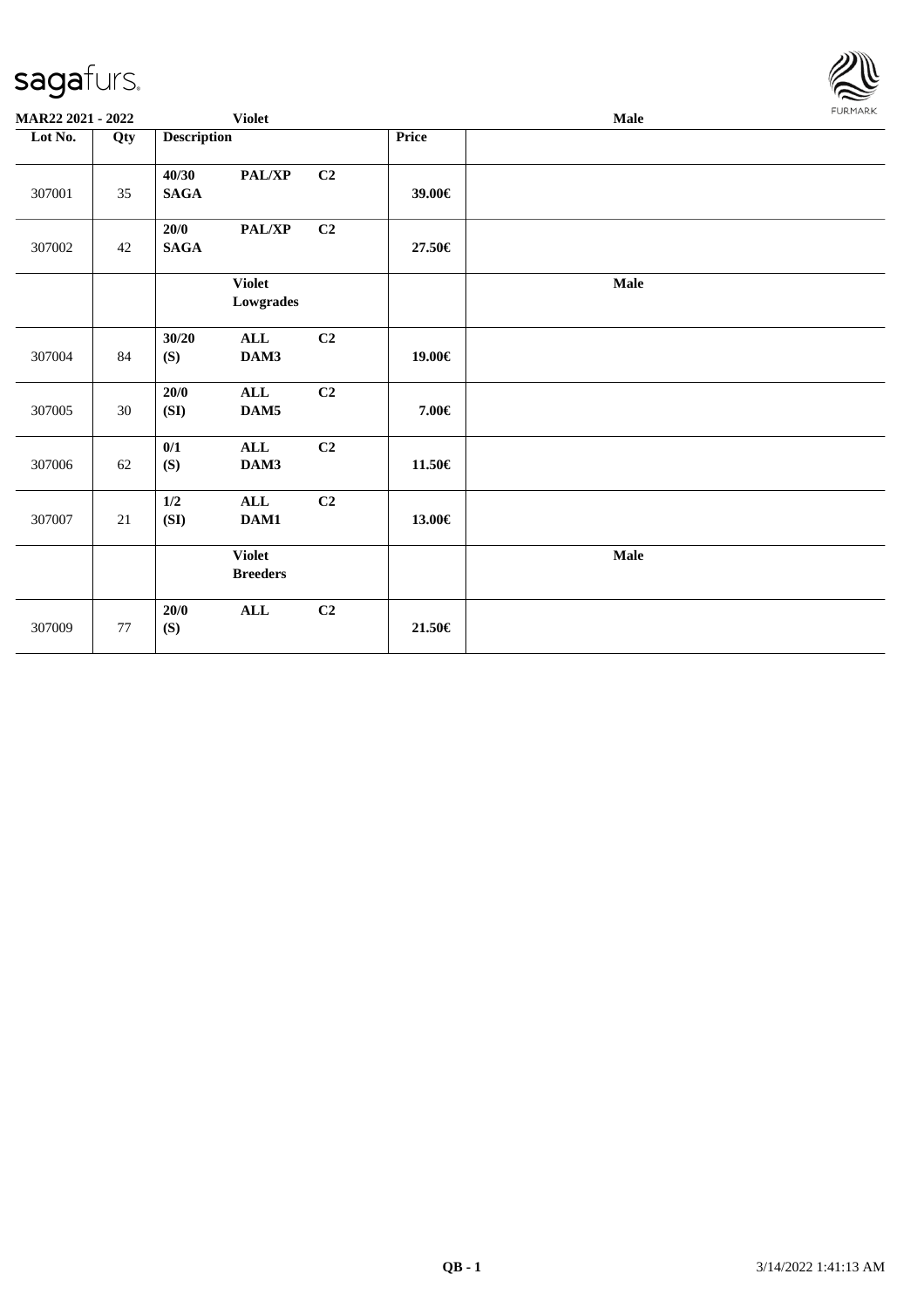| <b>MAR22 2021 - 2022</b> |     | <b>Jaguar</b>                                               |                               | Male |
|--------------------------|-----|-------------------------------------------------------------|-------------------------------|------|
| Lot No.                  | Qty | <b>Description</b>                                          | Price                         |      |
| 307101                   | 165 | 30/20<br>MED/PAL C1<br><b>SAGA</b>                          | 64.00€                        |      |
| 307102                   | 68  | $\bf{0}$<br>MED/PAL C1<br><b>SAGA</b>                       | 48.00€                        |      |
| 307103                   | 51  | 30/20<br>$\mathbf{XP}$<br><b>SAGA</b>                       | C1/C2<br>37.00€               |      |
| 307104                   | 68  | MED/PAL C2/C3<br>30<br><b>SAGA</b>                          | 48.00€                        |      |
| 307105                   | 72  | 30/20<br>$2\mathbf{X}\mathbf{D}$<br><b>SAGA</b>             | C2/C3<br>28.00€               |      |
| 307106                   | 139 | 30/20<br>$\bold{X}\bold{D}/\bold{D}\bold{K}$<br><b>SAGA</b> | C2/C3<br>30.00€               |      |
| 307107                   | 152 | 20<br>MED/PAL C2/C3<br><b>SAGA</b>                          | 41.00€                        |      |
| 307108                   | 112 | $\bf{0}$<br>MED/PAL C2/C3<br><b>SAGA</b>                    | 33.00€                        |      |
| 307109                   | 23  | $\bf{0}$<br>$\bold{XP}$<br><b>SAGA</b>                      | C2/C3<br>24.50€               |      |
| 307110                   | 35  | 0/1<br>$2{\bf X}{\bf D}/{\bf X}{\bf D}$<br>$\mathbf{SAGA}$  | C2/C3<br>21.00€               |      |
| 307111                   | 37  | 50/40<br><b>DK/MED</b><br><b>SAGA</b>                       | C <sub>2</sub><br>55.00€      |      |
| 307112                   | 70  | 1/2<br><b>DK/MED</b><br>$\mathbf{SAGA}$                     | C <sub>2</sub><br>$20.00 \in$ |      |
| 307113                   | 82  | 40/30<br>$\mathbf{ALL}$<br><b>SAGA</b><br>WB1               | C2<br>33.00€                  |      |
| 307114                   | 186 | 20/0<br>$\mathbf{ALL}$<br><b>SAGA</b><br>WB1                | C2<br>23.00€                  |      |
| 307115                   | 58  | 30/20<br>$DK/MED$<br><b>SAGA</b>                            | C <sub>4</sub><br>26.00€      |      |
| 307116                   | 27  | 0/1<br>$DK/MED$<br>$\mathbf{SAGA}$                          | C <sub>4</sub><br>21.00€      |      |

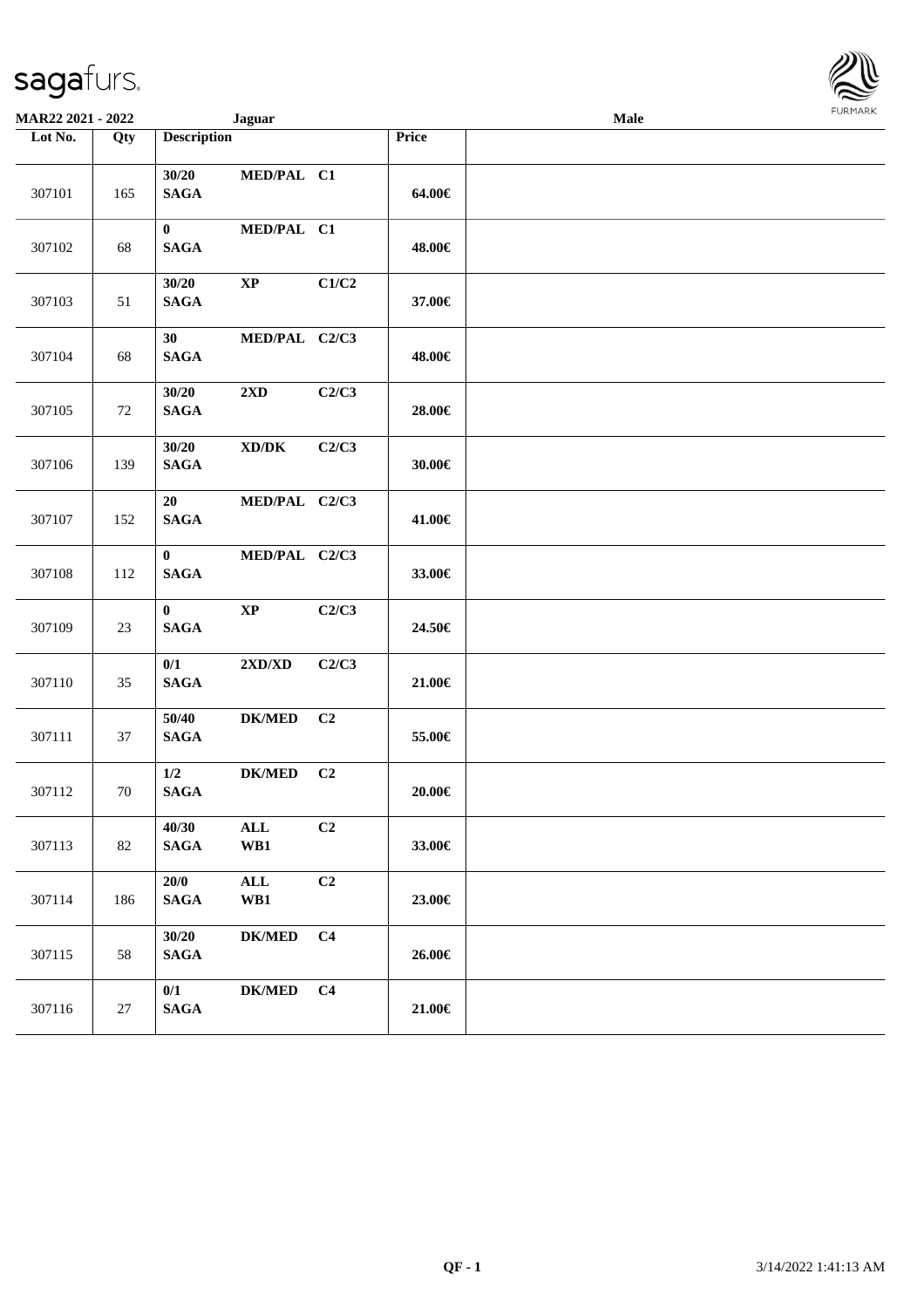| MAR22 2021 - 2022 |        |                     | <b>Jaguar</b>                              |                |        | Male | 1.91111111<br>Lowgrades |
|-------------------|--------|---------------------|--------------------------------------------|----------------|--------|------|-------------------------|
| Lot No.           | Qty    | <b>Description</b>  |                                            |                | Price  |      |                         |
| 307121            | 55     | 30/20<br>(S)        | <b>ALL</b><br>DAM2                         | C <sub>2</sub> | 31.00€ |      |                         |
| 307122            | 29     | 30/20<br>(S)        | <b>ALL</b><br>DAM3                         | C2             | 17.00€ |      |                         |
| 307123            | 41     | $\mathbf{0}$<br>(S) | $\mathbf{ALL}$<br>DAM2                     | C2             | 21.50€ |      |                         |
| 307124            | $18\,$ | $\pmb{0}$<br>(SI)   | $\mathbf{ALL}$<br>DAM4                     | C2             | 7.50€  |      |                         |
| 307125            | 20     | $20/0$<br>(II)      | <b>ALL</b><br>DAM5                         | C <sub>2</sub> | 5.00€  |      |                         |
| 307126            | 52     | $1/2$<br>(S)        | <b>ALL</b><br>DAM2                         | C2             | 16.50€ |      |                         |
|                   |        |                     | <b>Jaguar</b><br><b>Breeders</b>           |                |        | Male |                         |
| 307128            | $26\,$ | 30/20<br>(S)        | $\mathbf{ALL}$<br>WB1                      | C2             | 22.00€ |      |                         |
| 307129            | 46     | 0/1<br>(S)          | $\mathbf{ALL}$<br>WB1                      | C2             | 16.00€ |      |                         |
|                   |        |                     | <b>Jaguar</b><br><b>Breeders Lowgrades</b> |                |        | Male |                         |
| 307131            | 24     | 30/20<br>(S)        | <b>ALL</b><br>DAM3                         | C2             | 16.00€ |      |                         |
| 307132            | 24     | 0/1<br>(S)          | <b>ALL</b><br>DAM3                         | C <sub>2</sub> | 10.50€ |      |                         |

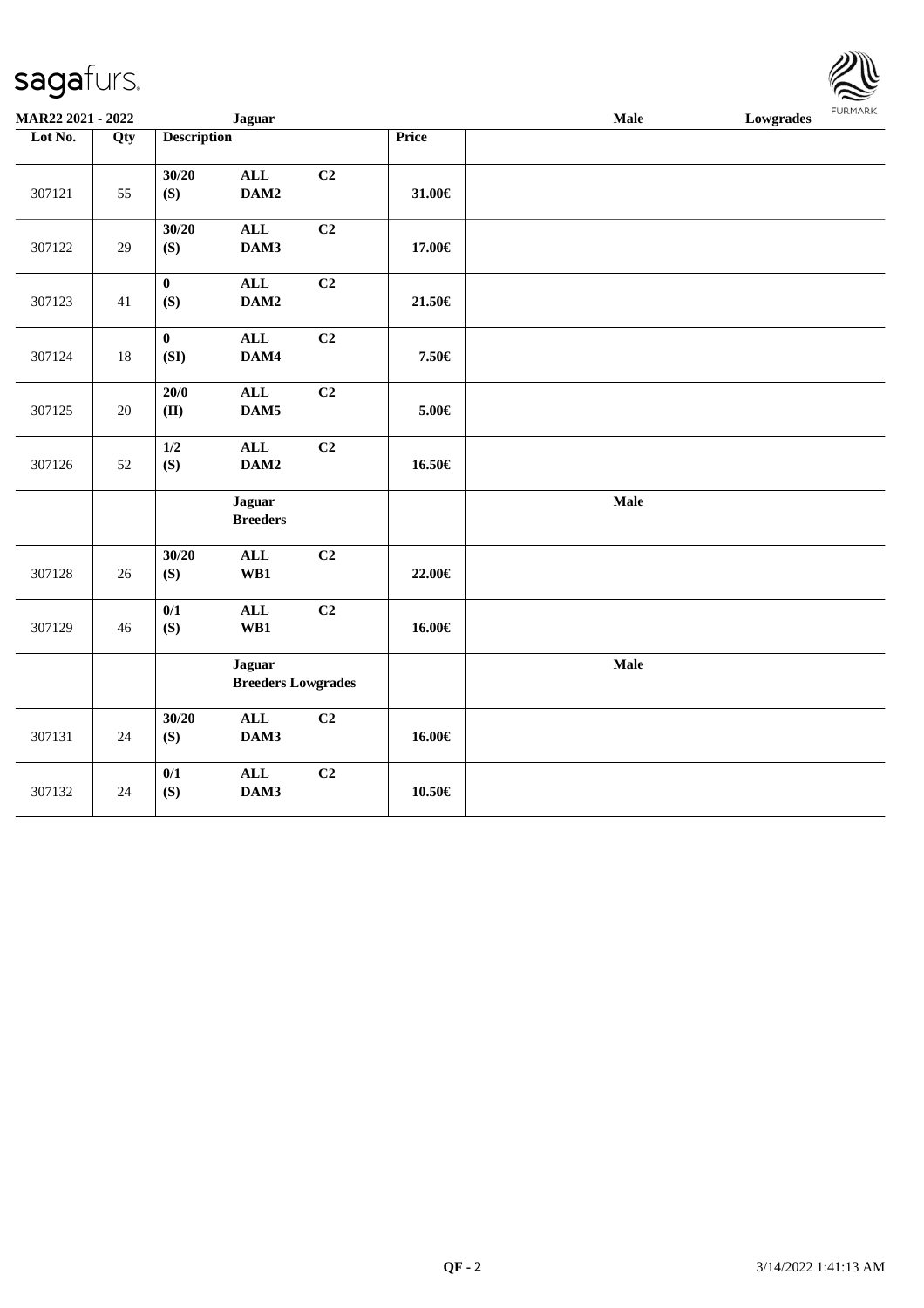

| MAR22 2021 - 2022                    |     |                      | <b>Aleutian</b>              |                |                                  | Male        | <b>FURMARK</b> |
|--------------------------------------|-----|----------------------|------------------------------|----------------|----------------------------------|-------------|----------------|
| Lot No.                              | Qty | <b>Description</b>   |                              |                | Price                            |             |                |
| 307201                               | 78  | 50/40<br><b>SAGA</b> | <b>ALL</b>                   | C <sub>2</sub> | 34.00€                           |             |                |
| **************<br>* 307202<br>$\ast$ | 265 | 30/20<br><b>SAGA</b> | $\mathbf{ALL}$               | C2             | 26.00€                           |             |                |
| $\ast$<br>* 307203<br>************** | 52  |                      | 317 Skins                    |                | $\ast$<br>$26.50 \in$<br>******* |             |                |
| 307204                               | 236 | 0/1<br><b>SAGA</b>   | ALL                          | C2             | 15.00€                           |             |                |
|                                      |     |                      | <b>Aleutian</b><br>Lowgrades |                |                                  | <b>Male</b> |                |
| 307206                               | 63  | 20<br>(SI)           | ALL<br>DAM2                  | C <sub>2</sub> | $(18.00\epsilon)$                |             |                |
| 307207                               | 48  | 0/1<br>(SI)          | <b>ALL</b><br>DAM3           | C <sub>2</sub> | $8.00 \in$                       |             |                |
| 307208                               | 10  | 2/3<br>(SI)          | <b>ALL</b><br>DAM2           | C <sub>2</sub> | $6.00 \in$                       |             |                |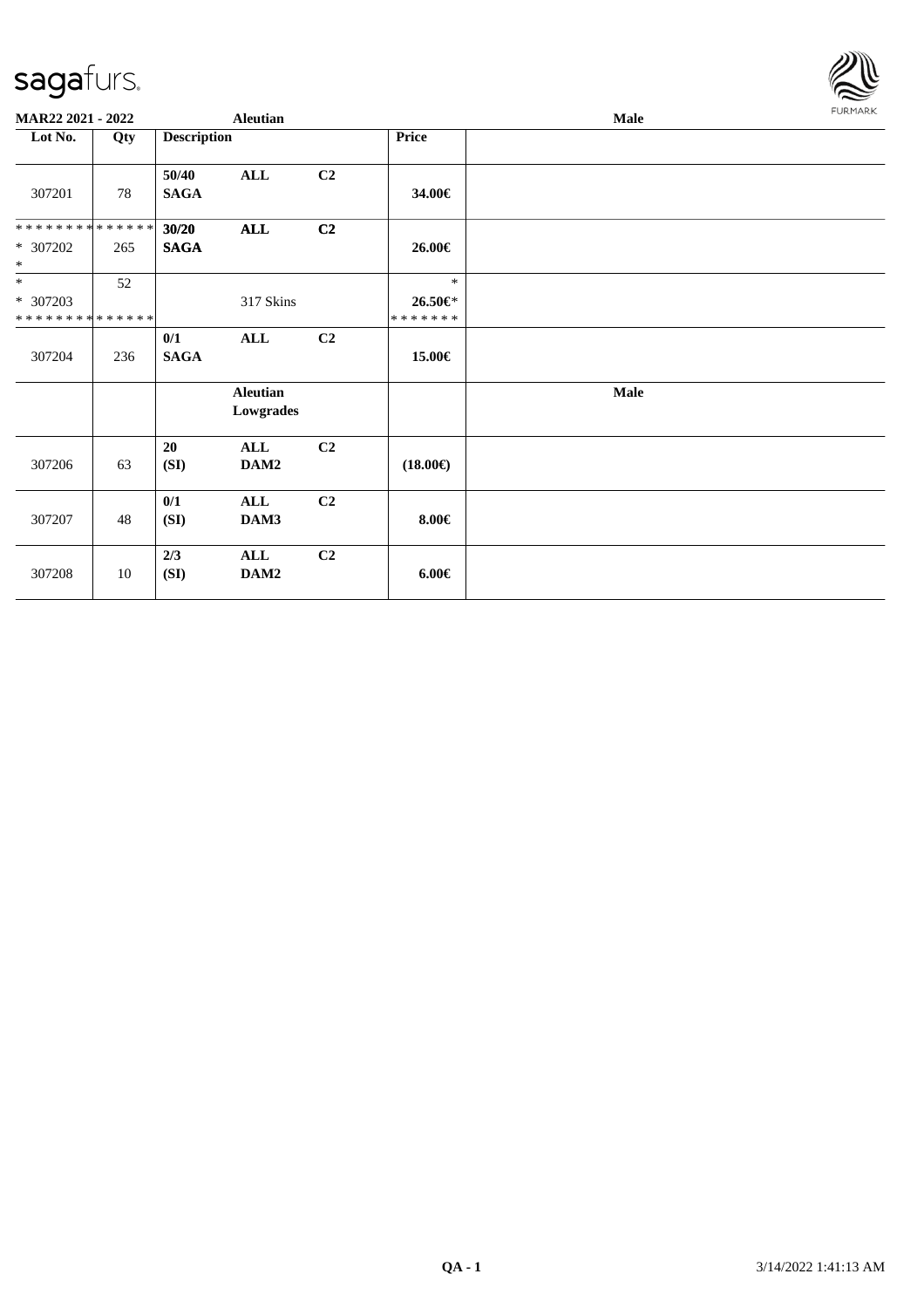

| MAR22 2021 - 2022 |     | <b>Stardust</b>      |                              |                |             | Male |  |  |
|-------------------|-----|----------------------|------------------------------|----------------|-------------|------|--|--|
| Lot No.           | Qty | <b>Description</b>   |                              |                | Price       |      |  |  |
| 307301            | 62  | 40/30<br><b>SAGA</b> | ALL                          | C2             | $61.00 \in$ |      |  |  |
| 307302            | 189 | 20/0<br><b>SAGA</b>  | <b>ALL</b>                   | C2             | 32.00€      |      |  |  |
| 307303            | 28  | 1<br><b>SAGA</b>     | <b>ALL</b>                   | C <sub>2</sub> | 18.00€      |      |  |  |
|                   |     |                      | <b>Stardust</b><br>Lowgrades |                |             | Male |  |  |
| 307305            | 26  | 30/20<br>(SI)        | <b>ALL</b><br>DAM3           | C <sub>2</sub> | 29.50€      |      |  |  |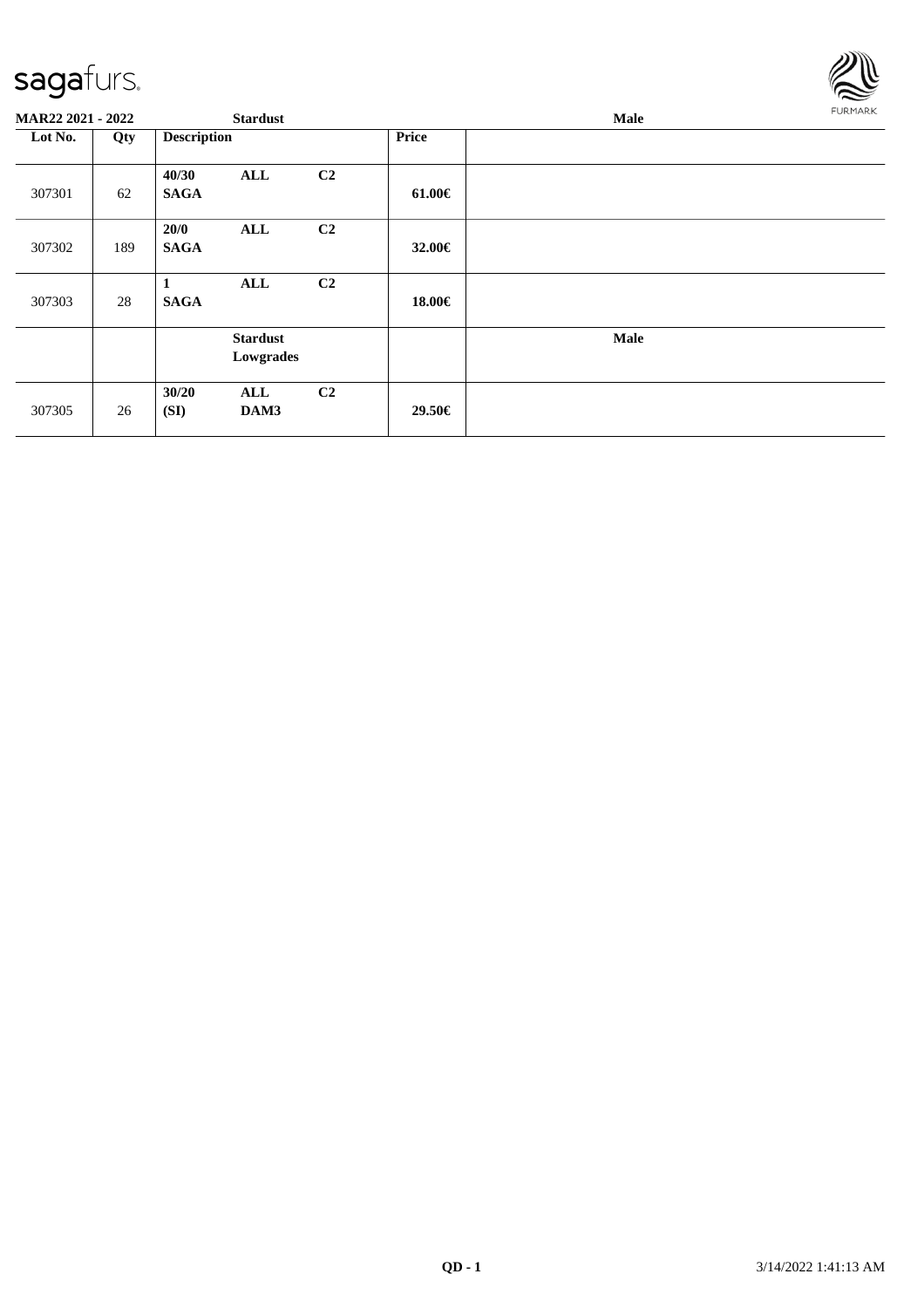| <b>MAR22 2021 - 2022</b> |     |                       | <b>Other Minks</b>                              |                |                   | <b>Male</b> |  |
|--------------------------|-----|-----------------------|-------------------------------------------------|----------------|-------------------|-------------|--|
| Lot No.                  | Qty | <b>Description</b>    |                                                 |                | Price             |             |  |
| 307321                   | 93  | 50/40<br><b>SAGA</b>  | <b>DK/MED</b><br>$CHA+1$                        | C <sub>2</sub> | 34.00€            |             |  |
| 307322                   | 172 | 50/40<br><b>SAGA</b>  | <b>DK/MED</b><br><b>CHA-1</b>                   | C <sub>2</sub> | 33.00€            |             |  |
| 307323                   | 74  | 50/40<br><b>SAGA</b>  | <b>DK/MED</b><br>$CHA+1$                        | C2<br>SPT1     | $(34.00\epsilon)$ |             |  |
| 307324                   | 146 | 30<br><b>SAGA</b>     | <b>DK/MED</b><br>$CHA+1$                        | C <sub>2</sub> | 29.50€            |             |  |
| 307325                   | 239 | 30<br><b>SAGA</b>     | <b>DK/MED</b><br>$CHA-1$                        | C2             | $(28.50\epsilon)$ |             |  |
| 307326                   | 87  | 30<br><b>SAGA</b>     | <b>DK/MED</b><br>$CHA+1$                        | C2<br>SPT1     | $(29.50\epsilon)$ |             |  |
| 307327                   | 104 | 20<br><b>SAGA</b>     | <b>DK/MED</b><br>$CHA+1$                        | C <sub>2</sub> | 25.00€            |             |  |
| 307328                   | 166 | 20<br><b>SAGA</b>     | <b>DK/MED</b><br>$CHA-1$                        | C2             | $(24.00\epsilon)$ |             |  |
| 307329                   | 26  | 30/20<br><b>SAGA</b>  | <b>DK/MED</b><br><b>CHA-1</b>                   | C3             | 24.00€            |             |  |
| 307330                   | 66  | 20<br>$\mathbf{SAGA}$ | <b>DK/MED</b><br>$CHA+1$                        | C2<br>SPT1     | $(25.00\epsilon)$ |             |  |
| 307331                   | 59  | 0/1<br><b>SAGA</b>    | <b>DK/MED</b><br>$CHA-1$                        | C <sub>2</sub> | $(18.00\epsilon)$ |             |  |
| 307332                   | 62  | 0/1<br><b>SAGA</b>    | <b>DK/MED</b><br>$CHA+1$                        | C2             | 19.50€            |             |  |
|                          |     |                       | <b>Other Minks</b><br>Lowgrades                 |                |                   | Male        |  |
| 307334                   | 57  | 50/40<br>(S)          | $\mathbf{ALL}$<br>DAM2                          | C2             | 27.50€            |             |  |
| 307335                   | 80  | 30<br>(S)             | $\mathbf{ALL}$<br>DAM2                          | C2             | 17.00€            |             |  |
| 307336                   | 94  | 20/0<br>(S)           | $\mathbf{ALL}$<br>DAM2                          | C2             | 15.00€            |             |  |
| 307337                   | 47  | 20/0<br>(SI)          | $\mathbf{ALL}$<br>DAM4                          | C2             | $8.00 \in$        |             |  |
|                          |     |                       | <b>Other Minks</b><br><b>Breeders Lowgrades</b> |                |                   | Male        |  |
| 307339                   | 20  | 40/30<br>(S)          | $\mathbf{ALL}$<br>DAM2                          | C2             | 21.00€            |             |  |
| 307340                   | 41  | 20/0<br>(S)           | $\mathbf{ALL}$<br>DAM2                          | C2             | 13.00€            |             |  |

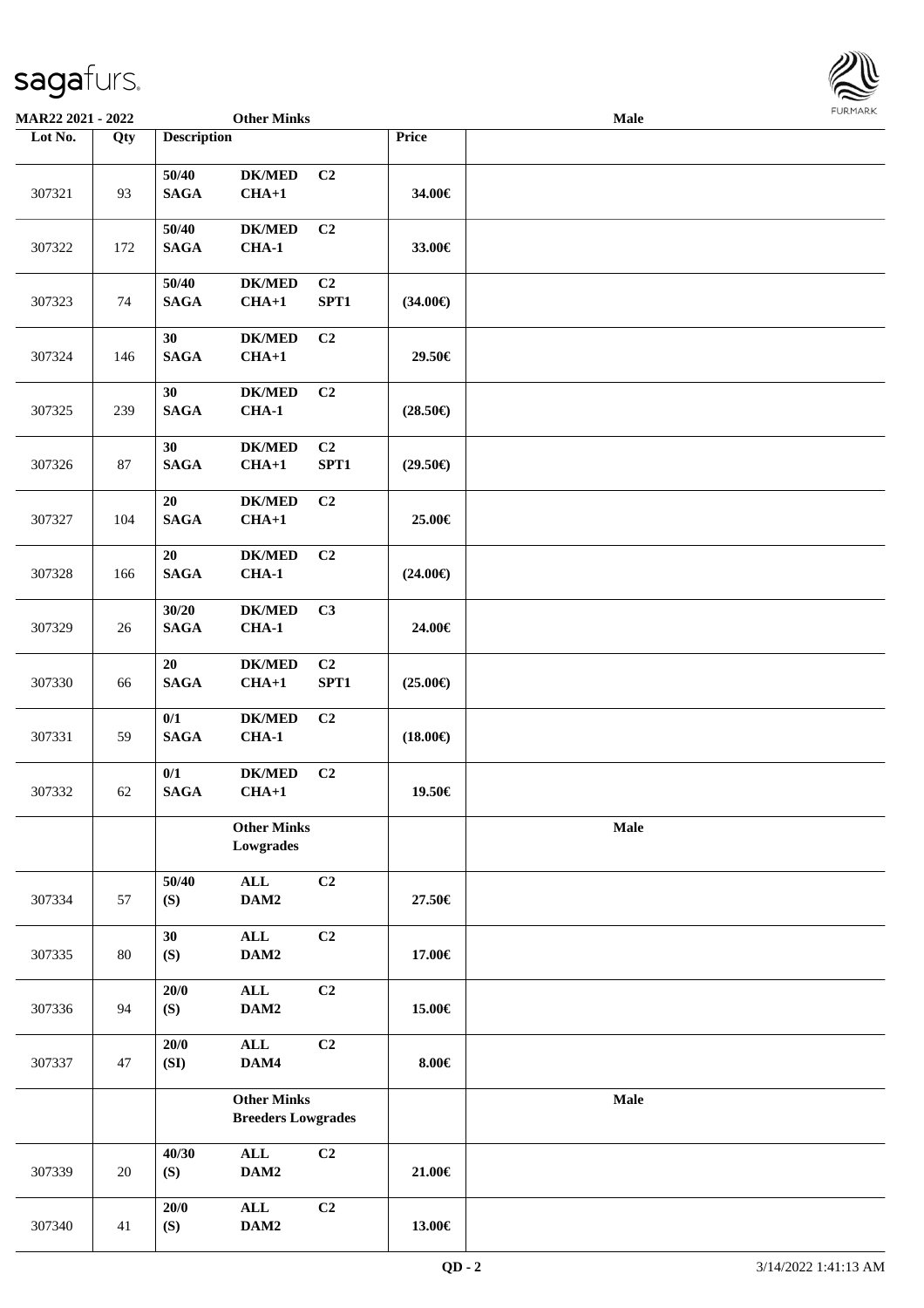

| <b>MAR22 2021 - 2022</b> |        |                                 | <b>Misc. Mink</b>                   |       |                   | <b>Male</b> |  |
|--------------------------|--------|---------------------------------|-------------------------------------|-------|-------------------|-------------|--|
| Lot No.                  | Qty    | <b>Description</b>              |                                     |       | Price             |             |  |
| 307341                   | 112    | 50<br><b>SAGA</b>               | <b>DK/MED</b>                       | C1/C2 | 39.00€            |             |  |
| 307342                   | 230    | 40<br><b>SAGA</b>               | <b>DK/MED</b>                       | C1/C2 | 35.00€            |             |  |
| 307343                   | 146    | 50/40<br><b>SAGA</b>            | <b>DK/MED</b>                       | C2/C3 | 38.00€            |             |  |
| 307344                   | 60     | 50/40<br><b>SAGA</b>            | MED/PAL C1/C2                       |       | 38.00€            |             |  |
| 307345                   | 39     | 40/30<br><b>SAGA</b>            | $2{\bf X}{\bf D}/{\bf X}{\bf D}$    | C2    | 26.00€            |             |  |
| 307346                   | $88\,$ | 40/30<br><b>SAGA</b>            | $\bold{X}\bold{D}/\bold{D}\bold{K}$ | C3    | 28.00€            |             |  |
| 307347                   | 217    | 30<br><b>SAGA</b>               | <b>DK/MED</b>                       | C1/C2 | 32.00€            |             |  |
| 307348                   | 73     | 30<br><b>SAGA</b>               | <b>DK/MED</b>                       | C3/C4 | 27.50€            |             |  |
| 307349                   | 87     | 30<br><b>SAGA</b>               | MED/PAL C2/C3                       |       | 28.50€            |             |  |
| 307350                   | 180    | 20<br><b>SAGA</b>               | <b>DK/MED</b>                       | C1/C2 | 27.00€            |             |  |
| 307351                   | 113    | 30/20<br><b>SAGA</b>            | MED/PAL C1/C2                       |       | 29.50€            |             |  |
| 307352                   | 65     | 20/0<br><b>SAGA</b>             | $2{\bf X}{\bf D}/{\bf X}{\bf D}$    | C2    | 18.00€            |             |  |
| 307353                   | 119    | 20/0<br><b>SAGA</b>             | XD/DK                               | C3    | 17.50€            |             |  |
| 307354                   | 109    | 20/0<br><b>SAGA</b>             | <b>DK/MED</b>                       | C3/C4 | $(20.00\epsilon)$ |             |  |
| 307355                   | 76     | 20/0<br><b>SAGA</b>             | MED/PAL C1/C2                       |       | 22.50€            |             |  |
| 307356                   | 76     | $\mathbf{0}$<br>$\mathbf{SAGA}$ | $DK/MED$                            | C1/C2 | 18.00€            |             |  |
| 307357                   | 128    | 40/30<br>S/SI                   | $\mathbf{ALL}$<br><b>LNAP</b>       | C2    | 24.00€            |             |  |
| 307358                   | 59     | 40/30<br><b>SAGA</b>            | $\mathbf{ALL}$                      | C2    | 26.50€            |             |  |
| 307359                   | 20     | 40/30<br><b>SAGA</b>            | $\mathbf{ALL}$<br>WHM1              | C2    | 25.00€            |             |  |
| 307360                   | $20\,$ | 40/30<br><b>SAGA</b>            | $\mathbf{ALL}$<br>SPT1              | C2    | 24.50€            |             |  |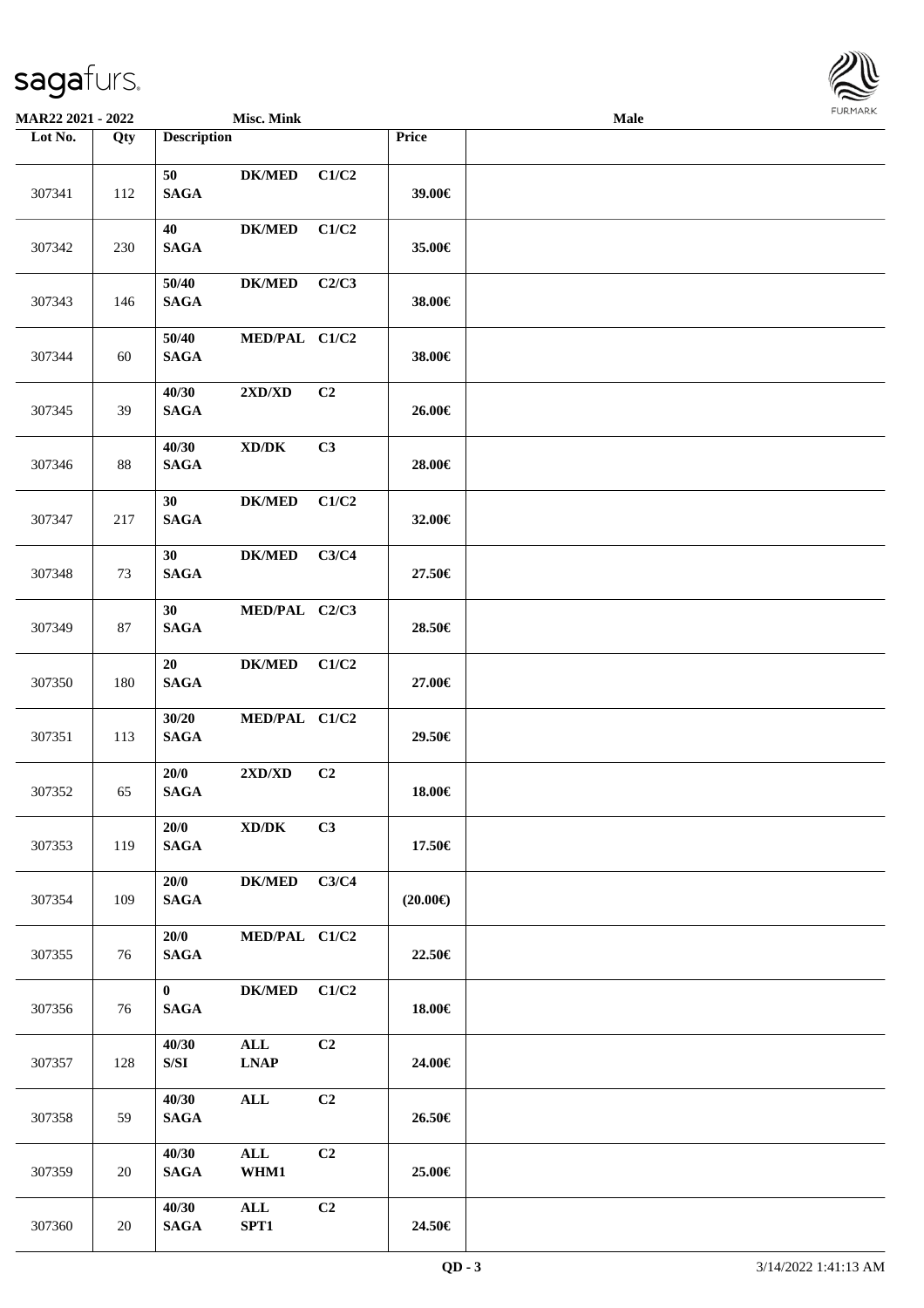

| MAR22 2021 - 2022                                 |        |                                                                                                        | <b>Misc. Mink</b>                              |                |                                    | Male |  |
|---------------------------------------------------|--------|--------------------------------------------------------------------------------------------------------|------------------------------------------------|----------------|------------------------------------|------|--|
| Lot No.                                           | Qty    | <b>Description</b>                                                                                     |                                                |                | Price                              |      |  |
| 307361                                            | 122    | 20/0<br>$\ensuremath{\mathrm{S}}\xspace/\ensuremath{\mathrm{S}}\xspace\ensuremath{\mathrm{I}}$         | $\mathbf{ALL}$<br>$\ensuremath{\text{L}N\!AP}$ | C <sub>2</sub> | 14.50€                             |      |  |
| 307362                                            | 58     | 20/0<br><b>SAGA</b>                                                                                    | <b>ALL</b>                                     | C2             | 16.00€                             |      |  |
| 307363                                            | 14     | $20/0$<br><b>SAGA</b>                                                                                  | <b>ALL</b><br>WHM1                             | C2             | $(17.00\epsilon)$                  |      |  |
| 307364                                            | $22\,$ | $20/0$<br><b>SAGA</b>                                                                                  | $\mathbf{ALL}$<br>SPT1                         | C <sub>2</sub> | $(17.00\epsilon)$                  |      |  |
| 307365                                            | $23\,$ | $\mathbf{1}$<br>$\ensuremath{\mathrm{S}}\xspace/\ensuremath{\mathrm{S}}\xspace\ensuremath{\mathrm{I}}$ | <b>ALL</b>                                     | C2             | 12.00€                             |      |  |
|                                                   |        |                                                                                                        | Misc. Mink<br>Lowgrades                        |                |                                    | Male |  |
| 307367                                            | 95     | 50/40<br>(S)                                                                                           | $\mathbf{ALL}$<br>DAM1                         | C <sub>2</sub> | 31.00 $\in$                        |      |  |
| 307368                                            | 101    | 50/40<br>(S)                                                                                           | $\mathbf{ALL}$<br>$\mathbf{DAM2}$              | C2             | 28.50€                             |      |  |
| 307369                                            | 27     | 40/30<br>(SI)                                                                                          | $\mathbf{ALL}$<br>DAM4                         | C2             | $(13.50\epsilon)$                  |      |  |
| 307370                                            | 29     | 30/20<br>(II)                                                                                          | $\mathbf{ALL}$<br>DAM5                         | C2             | $5.00\in$                          |      |  |
| 307371                                            | 111    | 30/20<br>(S)                                                                                           | $\mathbf{ALL}$<br>DAM1                         | C2             | $(24.00\epsilon)$                  |      |  |
| 307372                                            | 187    | 30/20<br>(S)                                                                                           | $\mathbf{ALL}$<br>DAM2                         | C2             | $(21.00\epsilon)$                  |      |  |
| 307373                                            | 34     | 20/0<br>(SI)                                                                                           | ALL<br>DAM4                                    | C2             | $(10.00\epsilon)$                  |      |  |
| 307374                                            | 77     | $\bf{0}$<br>(S)                                                                                        | $\mathbf{ALL}$<br>DAM2                         | C <sub>2</sub> | 12.50€                             |      |  |
| 307375                                            | 64     | 1/2<br>(S)                                                                                             | ALL<br>DAM2                                    | C2             | $8.00 \in$                         |      |  |
|                                                   |        |                                                                                                        | Misc. Mink<br><b>Breeders</b>                  |                |                                    | Male |  |
| * * * * * * * * * * * * * *<br>* 307377<br>$\ast$ | 225    | 40/30<br>(S)                                                                                           | <b>ALL</b>                                     | C2             | 26.00€                             |      |  |
| $\ast$<br>* 307378<br>* * * * * * * * * * * * * * | 86     |                                                                                                        | 311 Skins                                      |                | $\ast$<br>26.00€*<br>* * * * * * * |      |  |
| 307379                                            | 118    | 20<br>(S)                                                                                              | $\mathbf{ALL}$                                 | C2             | 19.50€                             |      |  |
| 307380                                            | 145    | 0/1<br>(S)                                                                                             | <b>ALL</b>                                     | C <sub>2</sub> | 14.00€                             |      |  |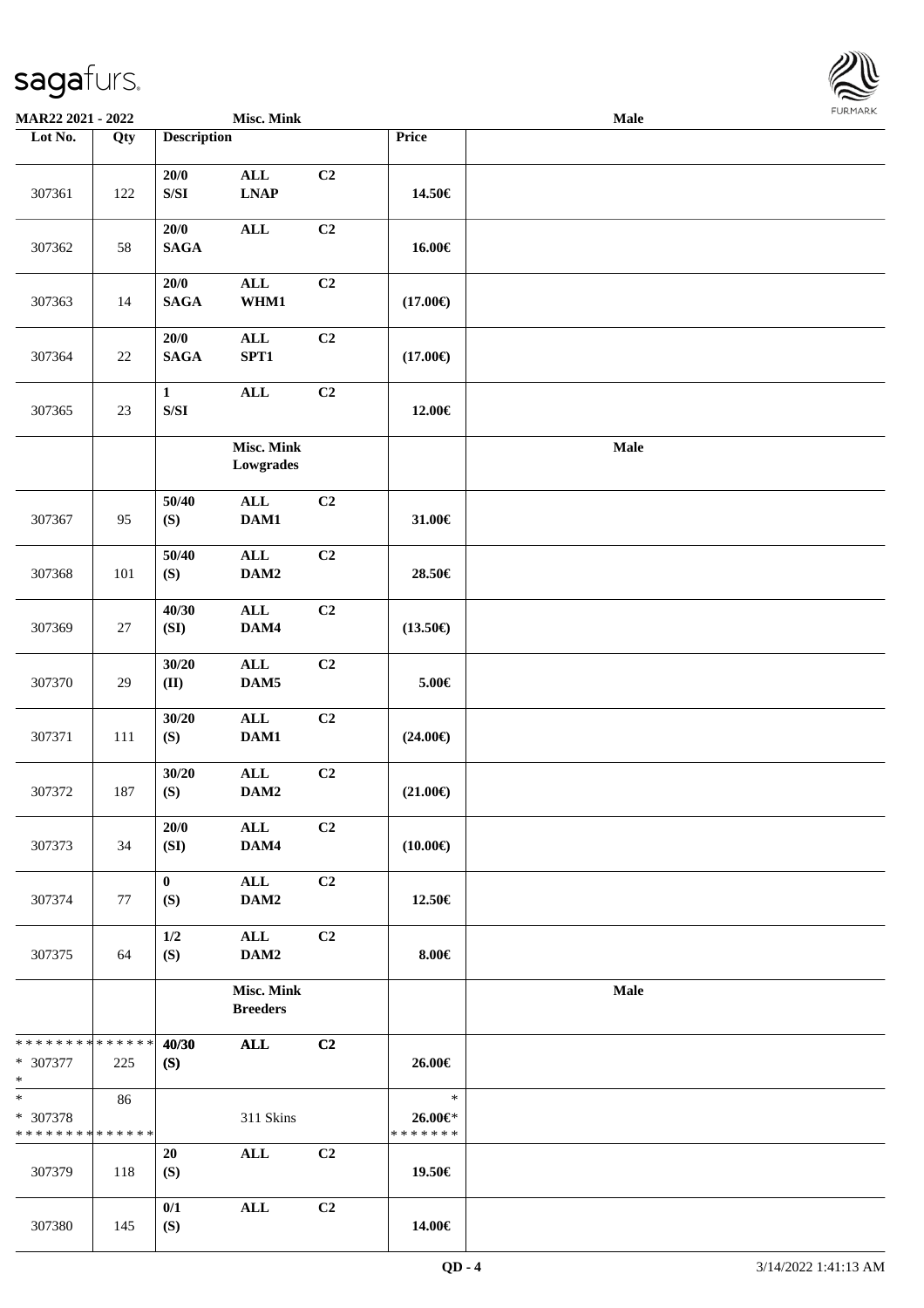|                          |     |                    |                   |                |              |             | $\tilde{}$                |
|--------------------------|-----|--------------------|-------------------|----------------|--------------|-------------|---------------------------|
| <b>MAR22 2021 - 2022</b> |     |                    | <b>Misc. Mink</b> |                |              | <b>Male</b> | <b>Breeders Lowgrades</b> |
| Lot No.                  | Qty | <b>Description</b> |                   |                | <b>Price</b> |             |                           |
|                          |     | 40/30              | ALL               | C2             |              |             |                           |
| 307381                   | 110 | (S)                | DAM2              |                | 25.50€       |             |                           |
|                          |     | 20                 | ALL               | C2             |              |             |                           |
| 307382                   | 157 | (S)                | DAM2              |                | 17.00€       |             |                           |
|                          |     | 20/0               | ALL               | C2             |              |             |                           |
| 307383                   | 63  | (SI)               | DAM4              |                | 5.50€        |             |                           |
|                          |     | 20/0               | ALL               | C <sub>2</sub> |              |             |                           |
| 307384                   | 17  | (SI)               | DAM4              |                | 5.50€        |             |                           |
|                          |     | 0/1                | ALL               | C2             |              |             |                           |
| 307385                   | 90  | (S)                | DAM2              |                | $9.50 \in$   |             |                           |
|                          |     |                    |                   |                |              |             |                           |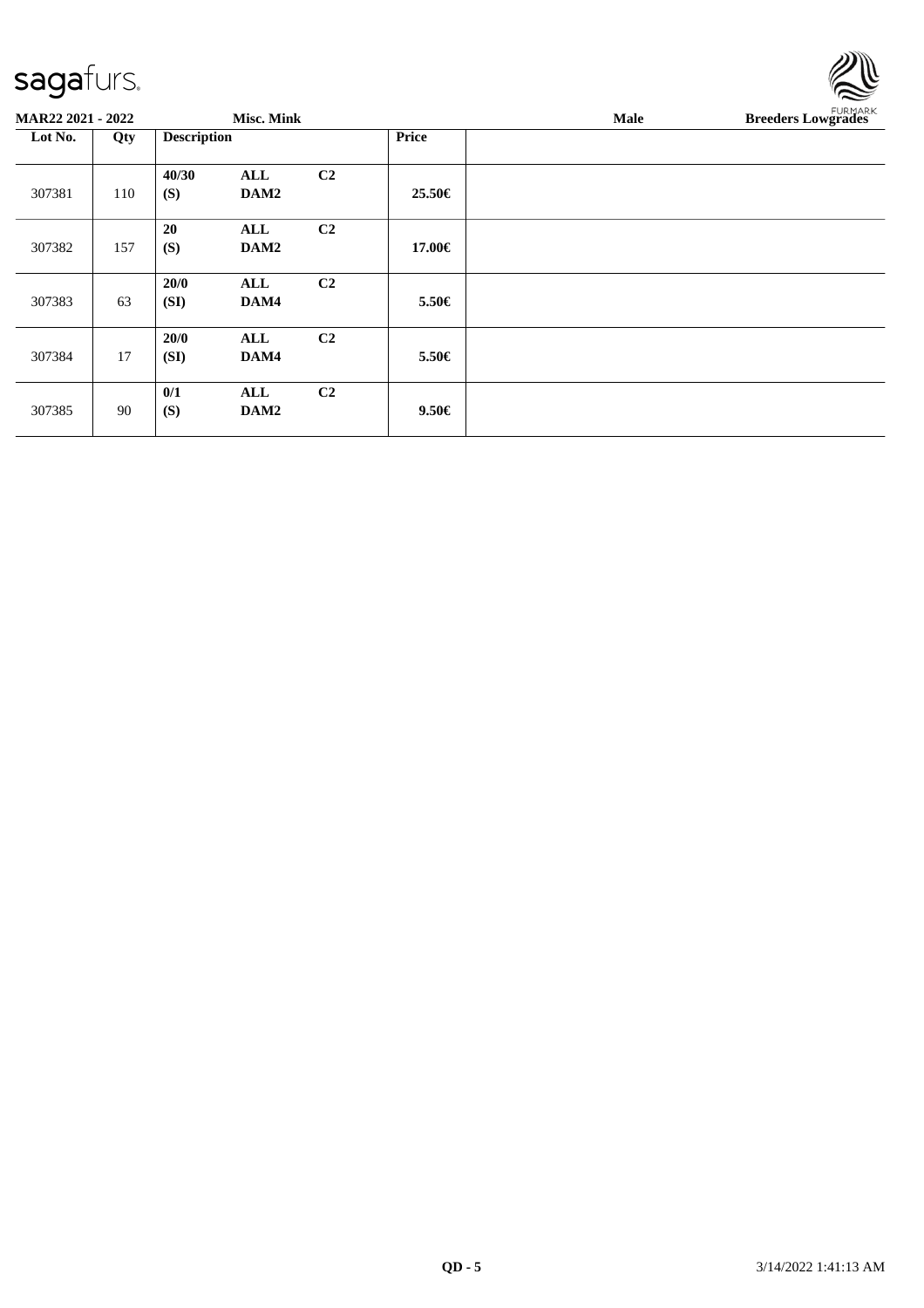

| MAR22 2021 - 2022 |     |                    | <b>Violet</b>              |                |            | FURMARK<br>Female |  |  |  |
|-------------------|-----|--------------------|----------------------------|----------------|------------|-------------------|--|--|--|
| Lot No.           | Qty | <b>Description</b> |                            |                | Price      |                   |  |  |  |
| 407001            | 213 | 0/1<br>S/SI        | ALL                        | C2             | 23.00€     |                   |  |  |  |
| 407002            | 193 | 2/3<br>S/SI        | ALL                        | C2             | 15.50€     |                   |  |  |  |
|                   |     |                    | <b>Violet</b><br>Lowgrades |                |            | Female            |  |  |  |
| 407004            | 179 | 1/2<br>(S)         | ALL<br>DAM2                | C <sub>2</sub> | 15.00€     |                   |  |  |  |
| 407005            | 78  | 1/2<br>(S)         | ALL<br>DAM4                | C <sub>2</sub> | $5.00 \in$ |                   |  |  |  |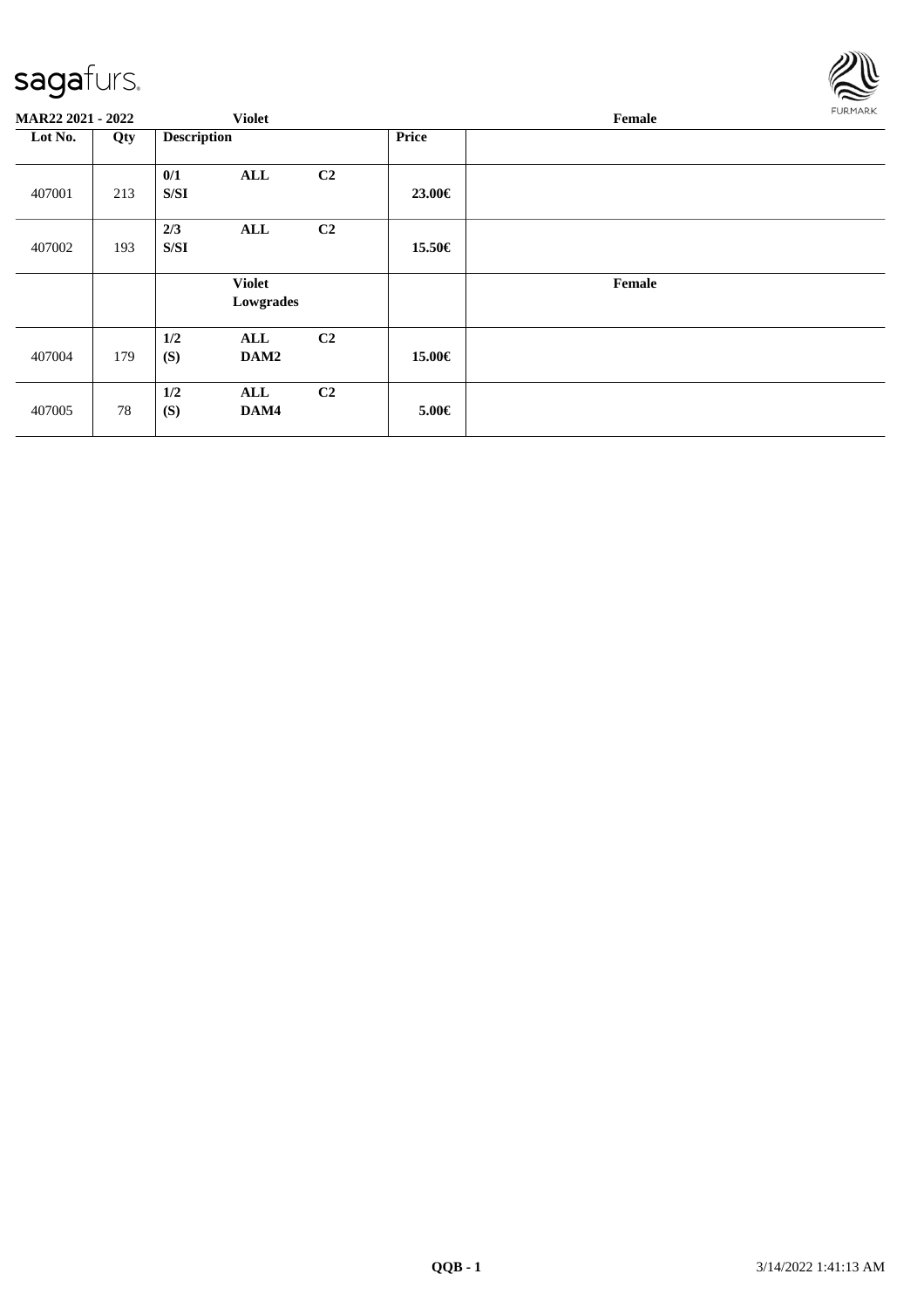| <b>MAR22 2021 - 2022</b> |     |                                        | <b>Jaguar</b>                       |                |                   | Female |  |
|--------------------------|-----|----------------------------------------|-------------------------------------|----------------|-------------------|--------|--|
| Lot No.                  | Qty | <b>Description</b>                     |                                     |                | Price             |        |  |
| 407101                   | 124 | 0/1<br><b>SAGA</b>                     | MED/PAL C1                          |                | 38.00€            |        |  |
| 407102                   | 195 | $\mathbf{1}$<br><b>SAGA</b>            | MED/PAL C2                          |                | 35.00€            |        |  |
| 407103                   | 64  | $\boldsymbol{2}$<br><b>SAGA</b>        | MED/PAL C1                          |                | 23.00€            |        |  |
| 407104                   | 123 | $\boldsymbol{2}$<br><b>SAGA</b>        | MED/PAL C2                          |                | 19.00€            |        |  |
| 407105                   | 119 | $1/2\,$<br><b>SAGA</b>                 | MED/PAL C3                          |                | 19.00€            |        |  |
| 407106                   | 59  | $1/2$<br>$\mathbf{SAGA}$               | $\mathbf{XP}$                       | C1/C2          | 23.00€            |        |  |
| 407107                   | 101 | $\mathbf{0}$<br><b>SAGA</b>            | MED/PAL C2/C3                       |                | 32.00€            |        |  |
| 407108                   | 66  | 0/1<br><b>SAGA</b>                     | $2{\bf X}{\bf D}$                   | C2/C3          | 20.00€            |        |  |
| 407109                   | 179 | 0/1<br><b>SAGA</b>                     | $\bold{X}\bold{D}/\bold{D}\bold{K}$ | C2/C3          | 26.00€            |        |  |
| 407110                   | 87  | $\overline{2}$<br><b>SAGA</b>          | $2{\bf X}{\bf D}/{\bf X}{\bf D}$    | C2/C3          | 15.00€            |        |  |
| 407111                   | 49  | 0/1<br><b>SAGA</b>                     | $DK/MED$                            | C <sub>4</sub> | 23.00€            |        |  |
| 407112                   | 38  | 2/3<br>$\mathbf{SAGA}$                 | <b>DK/MED</b>                       | C <sub>4</sub> | $(14.50\epsilon)$ |        |  |
| 407113                   | 82  | $\overline{\mathbf{3}}$<br><b>SAGA</b> | $\mathbf{ALL}$                      | C <sub>2</sub> | 12.50€            |        |  |
|                          |     |                                        | <b>Jaguar</b><br>Lowgrades          |                |                   | Female |  |
| 407115                   | 105 | 0/1<br>(S)                             | $\mathbf{ALL}$<br>DAM2              | C <sub>2</sub> | 15.00€            |        |  |
| 407116                   | 73  | $1/2$<br>(SI)                          | $\mathbf{ALL}$<br>DAM4              | C2             | $10.50\in$        |        |  |
| 407117                   | 39  | $1/2$<br>(SI)                          | $\mathbf{ALL}$<br>DAM5              | C <sub>2</sub> | 4.00€             |        |  |
| 407118                   | 101 | 2/3<br>(S)                             | $\mathbf{ALL}$<br>DAM2              | C <sub>2</sub> | 13.50€            |        |  |
| 407119                   | 18  | $\overline{\mathbf{3}}$<br>(SI)        | $\mathbf{ALL}$<br>DAM4              | C <sub>2</sub> | 4.00€             |        |  |

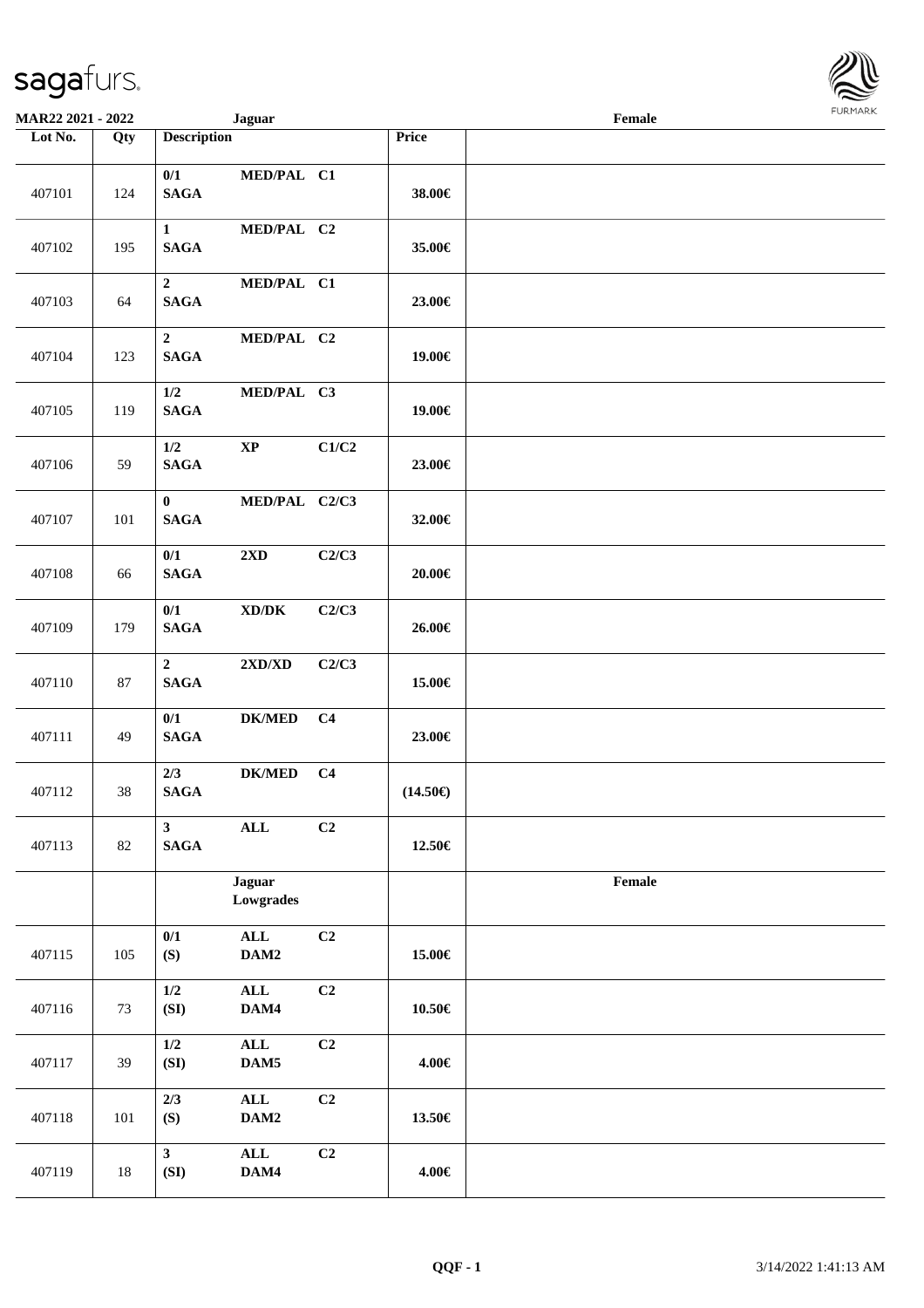

| MAR22 2021 - 2022 |     |                    | <b>Aleutian</b>              |                |            | Female |  |  |  |  |
|-------------------|-----|--------------------|------------------------------|----------------|------------|--------|--|--|--|--|
| Lot No.           | Qty | <b>Description</b> |                              |                | Price      |        |  |  |  |  |
| 407201            | 357 | 0/1<br>S/SI        | ALL                          | C <sub>2</sub> | 14.00€     |        |  |  |  |  |
| 407202            | 357 | 2/3<br>S/SI        | ALL                          | C <sub>2</sub> | $8.00 \in$ |        |  |  |  |  |
|                   |     |                    | <b>Aleutian</b><br>Lowgrades |                |            | Female |  |  |  |  |
| 407204            | 138 | 1/2<br>(S)         | ALL<br>DAM2                  | C <sub>2</sub> | 10.50€     |        |  |  |  |  |
| 407205            | 31  | 1/2<br>(S)         | ALL<br>DAM4                  | C2             | 4.00€      |        |  |  |  |  |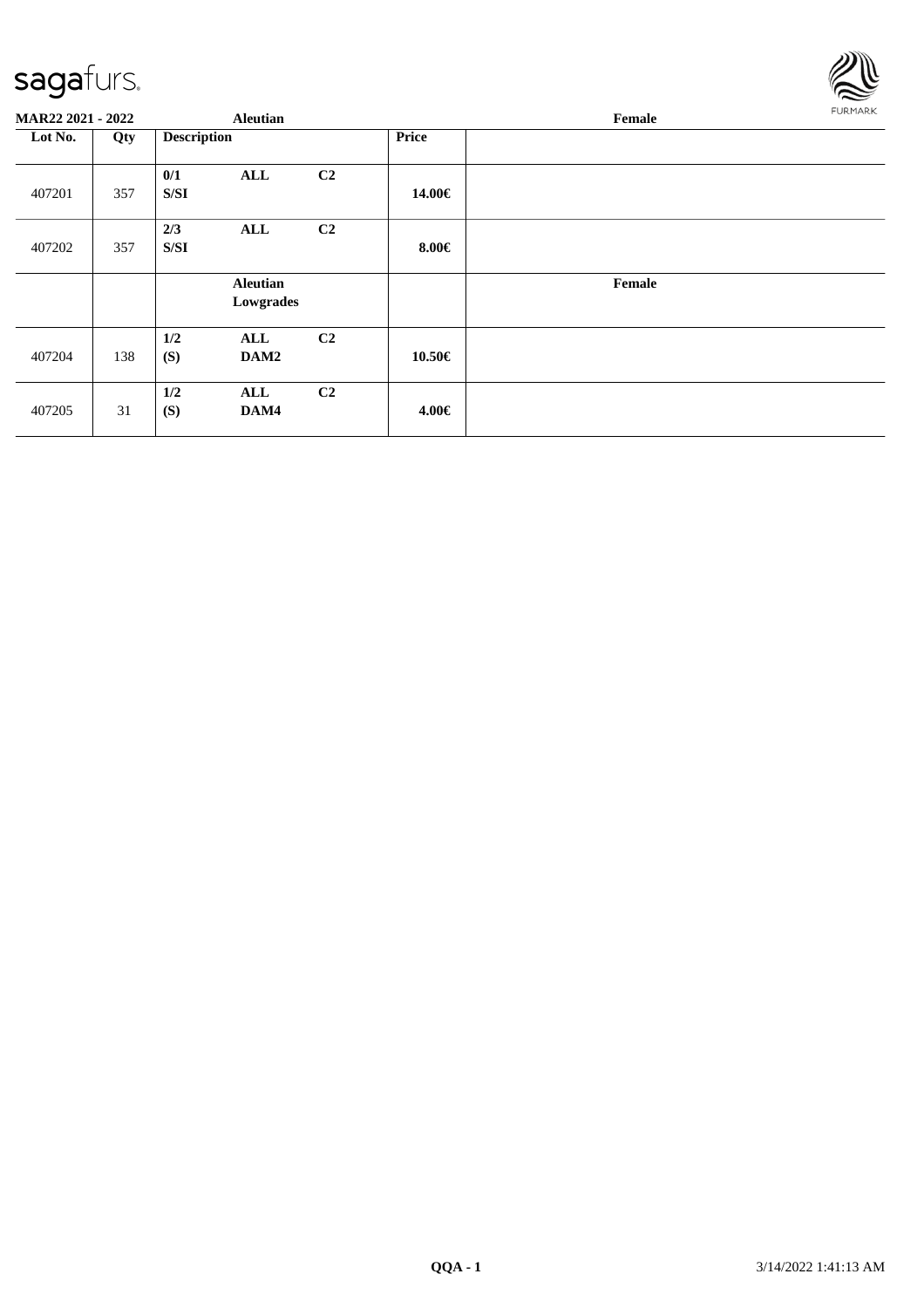

| MAR22 2021 - 2022 |     | <b>Stardust</b>                                                                                        |                              |    | FURMARK<br>Female |        |  |
|-------------------|-----|--------------------------------------------------------------------------------------------------------|------------------------------|----|-------------------|--------|--|
| Lot No.           | Qty | <b>Description</b>                                                                                     |                              |    | Price             |        |  |
| 407301            | 91  | 20/0<br>${\bf S/SI}$                                                                                   | <b>ALL</b>                   | C2 | 35.00€            |        |  |
| 407302            | 194 | $\mathbf{1}$<br>S/SI                                                                                   | <b>ALL</b>                   | C2 | 27.50€            |        |  |
| 407303            | 134 | $\overline{2}$<br>${\bf S/SI}$                                                                         | <b>ALL</b>                   | C2 | 20.00€            |        |  |
| 407304            | 44  | $\mathbf{3}$<br>$\ensuremath{\mathrm{S}}\xspace/\ensuremath{\mathrm{S}}\xspace\ensuremath{\mathrm{I}}$ | <b>ALL</b>                   | C2 | 14.00€            |        |  |
|                   |     |                                                                                                        | <b>Stardust</b><br>Lowgrades |    |                   | Female |  |
| 407306            | 28  | 0/1<br>(SI)                                                                                            | <b>ALL</b><br>DAM3           | C2 | 12.50€            |        |  |
| 407307            | 36  | 2/3<br>(SI)                                                                                            | ALL<br>DAM3                  | C2 | $6.50 \in$        |        |  |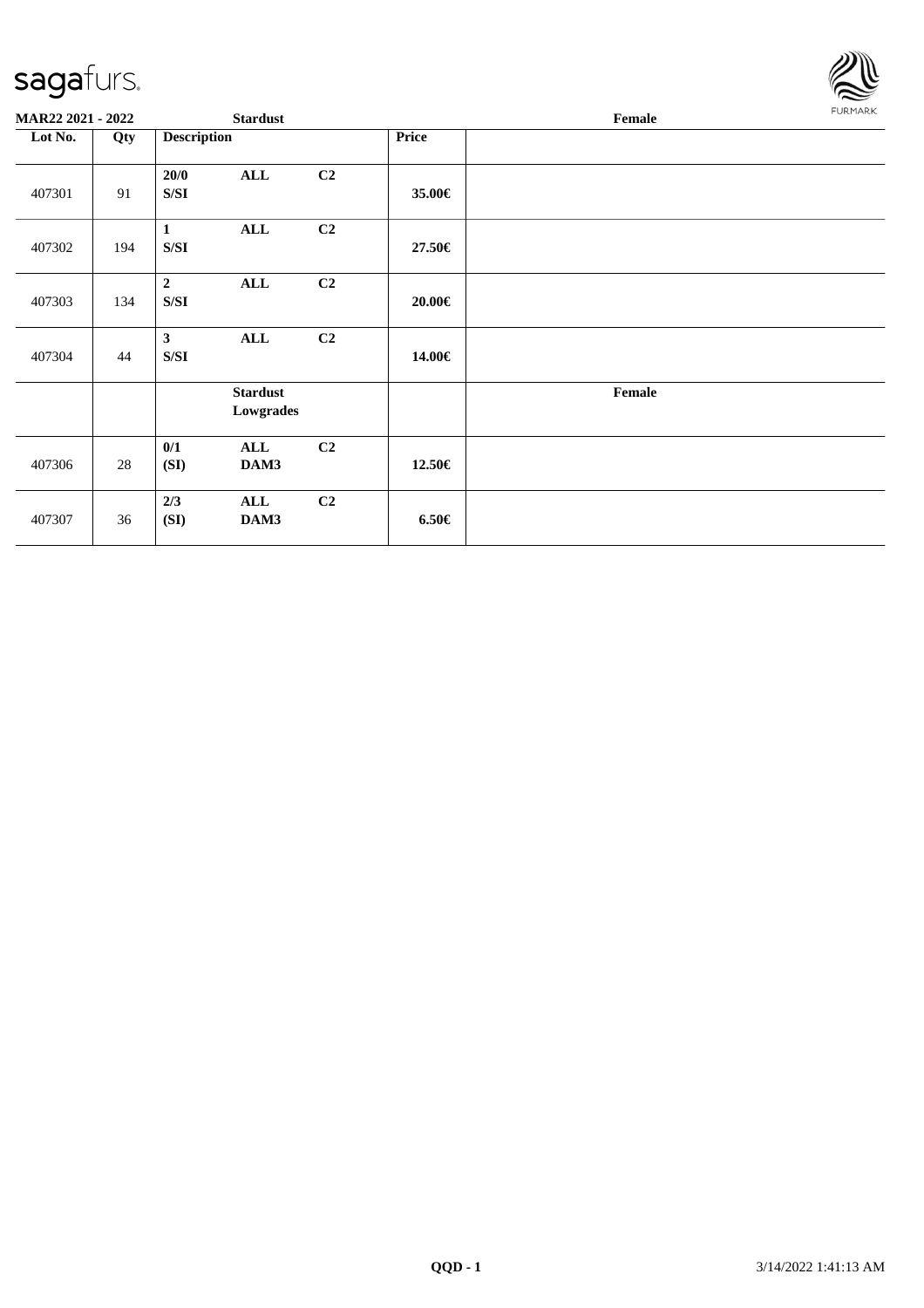#### sagafur

407331 75

407332 37

**2 ALL C2**

**1/2 ALL C2**

**(S) DAM3 7.00€**

**(SI) DAM4 3.50€**

| sagaturs.         |        |                               |                                            |                   | حلا<br>$\mathbb Z$ |                |
|-------------------|--------|-------------------------------|--------------------------------------------|-------------------|--------------------|----------------|
| MAR22 2021 - 2022 |        |                               | <b>Other Minks</b>                         |                   | Female             | <b>FURMARK</b> |
| Lot No.<br>407321 | Qty    | <b>Description</b>            |                                            | <b>Price</b>      |                    |                |
|                   | 208    | $\bf{0}$<br><b>SAGA</b>       | <b>DK/MED</b><br>C <sub>2</sub><br>$CHA-1$ | $(24.00\epsilon)$ |                    |                |
| 407322            | 154    | $\bf{0}$<br><b>SAGA</b>       | <b>DK/MED</b><br>C <sub>2</sub><br>$CHA+1$ | $(24.00\epsilon)$ |                    |                |
| 407323            | 359    | 1<br><b>SAGA</b>              | C <sub>2</sub><br><b>DK/MED</b><br>$CHA-1$ | $(18.00\epsilon)$ |                    |                |
| 407324            | 257    | $\mathbf{1}$<br><b>SAGA</b>   | <b>DK/MED</b><br>C <sub>2</sub><br>$CHA+1$ | $(18.50\epsilon)$ |                    |                |
| 407325            | $47\,$ | 0/1<br><b>SAGA</b>            | C <sub>4</sub><br><b>DK/MED</b><br>$CHA+1$ | $(19.50\epsilon)$ |                    |                |
| 407326            | 164    | $\overline{2}$<br><b>SAGA</b> | C2<br><b>DK/MED</b><br><b>CHA-1</b>        | $(13.50\epsilon)$ |                    |                |
| 407327            | 119    | $\overline{2}$<br><b>SAGA</b> | <b>DK/MED</b><br>C <sub>2</sub><br>$CHA+1$ | $(14.00\epsilon)$ |                    |                |
| 407328            | 45     | $\mathbf{3}$<br><b>SAGA</b>   | <b>DK/MED</b><br>C <sub>2</sub><br>CHA-1   | $(8.50\epsilon)$  |                    |                |
|                   |        |                               | <b>Other Minks</b><br>Lowgrades            |                   | Female             |                |
| 407330            | 246    | 0/1<br>(S)                    | C2<br>$\mathbf{ALL}$<br>DAM3               | $9.50 \in$        |                    |                |

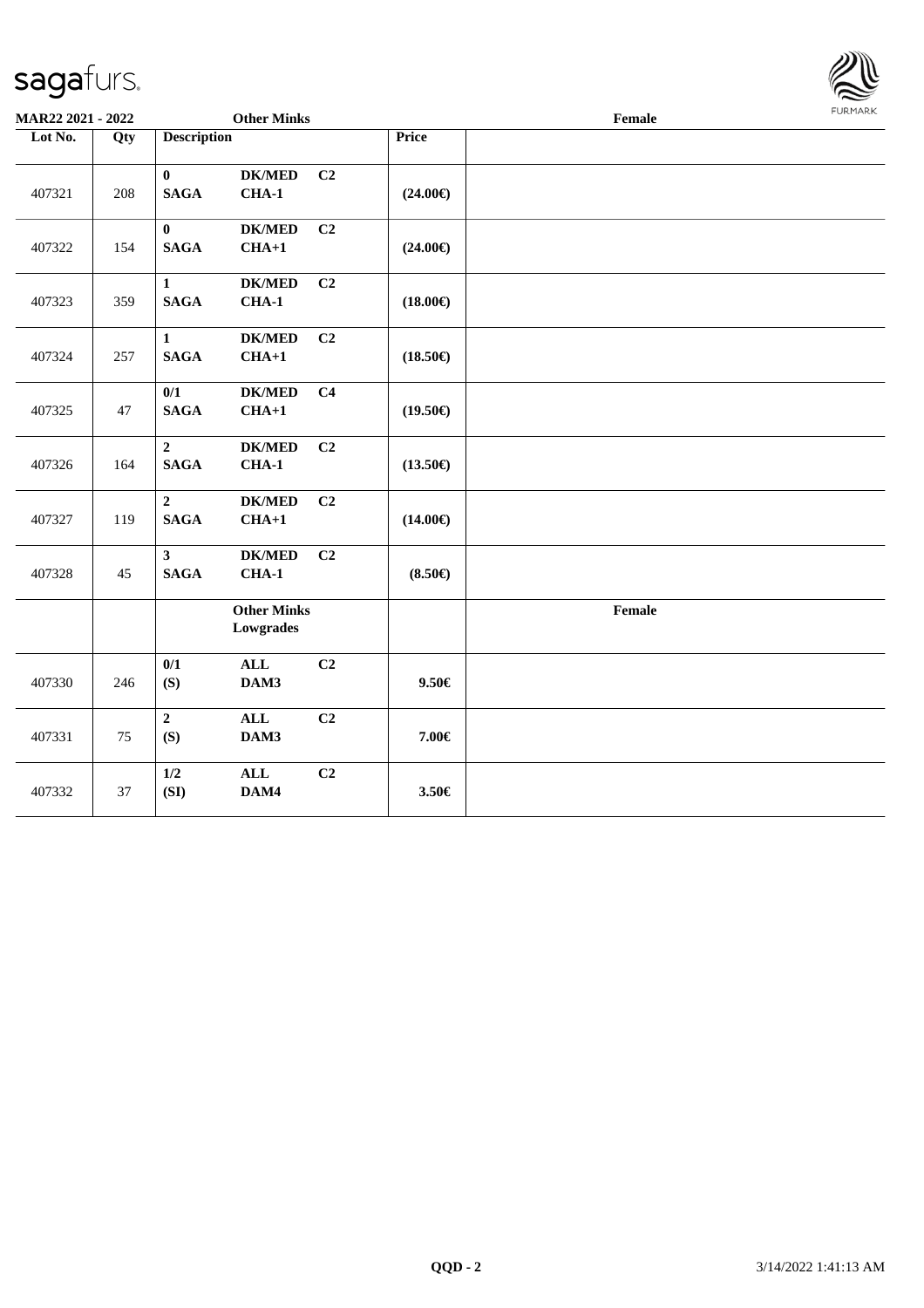

| <b>MAR22 2021 - 2022</b> |        |                                                                                                            | <b>Misc. Mink</b>                   |            |                   | Female |  |
|--------------------------|--------|------------------------------------------------------------------------------------------------------------|-------------------------------------|------------|-------------------|--------|--|
| Lot No.                  | Qty    | <b>Description</b>                                                                                         |                                     |            | Price             |        |  |
| 407341                   | $81\,$ | 20/0<br>$\ensuremath{\mathrm{S}}\xspace/\ensuremath{\mathrm{S}}\xspace\ensuremath{\mathrm{I}}$             | $\bold{X}\bold{D}/\bold{D}\bold{K}$ | C2         | $(18.50\epsilon)$ |        |  |
| 407342                   | 147    | $\bf{0}$<br>$\ensuremath{\mathrm{S}}\xspace/\ensuremath{\mathrm{S}}\xspace\ensuremath{\mathrm{I}}$         | <b>DK/MED</b>                       | C2/C3      | $(20.50\epsilon)$ |        |  |
| 407343                   | 103    | 20/0<br>$\ensuremath{\mathrm{S}}\xspace/\ensuremath{\mathrm{S}}\xspace\ensuremath{\mathrm{I}}$             | MED/PAL C2                          |            | 21.50€            |        |  |
| 407344                   | 100    | 0/1<br>$\ensuremath{\mathrm{S}}\xspace/\ensuremath{\mathrm{S}}\xspace\ensuremath{\mathrm{I}}$              | $\bold{X}\bold{D}/\bold{D}\bold{K}$ | C2         | 14.50€            |        |  |
| 407345                   | 138    | 0/1<br>$\ensuremath{\mathrm{S}}\xspace/\ensuremath{\mathrm{S}}\xspace\ensuremath{\mathrm{I}}$              | <b>DK/MED</b>                       | C1/C2      | 19.00€            |        |  |
| 407346                   | 192    | $\mathbf{1}$<br>$\ensuremath{\mathrm{S}}\xspace/\ensuremath{\mathrm{S}}\xspace\ensuremath{\mathrm{I}}$     | <b>DK/MED</b>                       | C2/C3      | $(17.50\epsilon)$ |        |  |
| 407347                   | 53     | 0/1<br>$\ensuremath{\mathrm{S}}\xspace/\ensuremath{\mathrm{S}}\xspace\ensuremath{\mathrm{I}}$              | MED/PAL C2                          |            | $(20.00\epsilon)$ |        |  |
| 407348                   | 139    | $\mathbf{1}$<br>$\ensuremath{\mathrm{S}}\xspace/\ensuremath{\mathrm{S}}\xspace\ensuremath{\mathrm{I}}$     | MED/PAL C2                          |            | 18.00€            |        |  |
| 407349                   | 51     | 0/1<br>$\ensuremath{\mathrm{S}}\xspace/\ensuremath{\mathrm{S}}\xspace\ensuremath{\mathrm{I}}$              | <b>PALE</b>                         | C1/C2      | $(21.00\epsilon)$ |        |  |
| 407350                   | 229    | $1/2$<br>$\ensuremath{\mathrm{S}}\xspace/\ensuremath{\mathrm{S}}\xspace\ensuremath{\mathrm{I}}$            | $\bold{X}\bold{D}/\bold{D}\bold{K}$ | C2         | 11.00€            |        |  |
| 407351                   | 84     | $\boldsymbol{2}$<br>$\ensuremath{\mathrm{S}}\xspace/\ensuremath{\mathrm{S}}\xspace\ensuremath{\mathrm{I}}$ | <b>DK/MED</b>                       | C2/C3      | 13.00€            |        |  |
| 407352                   | 62     | $\overline{2}$<br>$\ensuremath{\mathrm{S}}\xspace/\ensuremath{\mathrm{S}}\xspace\ensuremath{\mathrm{I}}$   | MED/PAL C1/C2                       |            | 14.00€            |        |  |
| 407353                   | 29     | 20/0<br><b>SAGA</b>                                                                                        | $\mathbf{ALL}$<br>WHM1              | C2<br>SPT1 | $(19.00\epsilon)$ |        |  |
| 407354                   | 23     | 0/1<br>$\ensuremath{\mathrm{S}}\xspace/\ensuremath{\mathrm{S}}\xspace\ensuremath{\mathrm{I}}$              | $\mathbf{ALL}$                      | C2         | 15.50€            |        |  |
| 407355                   | 97     | $\mathbf 2$<br>$\ensuremath{\mathrm{S}}\xspace/\ensuremath{\mathrm{S}}\xspace\ensuremath{\mathrm{I}}$      | $\mathbf{ALL}$                      | C2         | $9.50 \in$        |        |  |
| 407356                   | 63     | $1/2$<br>$\mathbf{SAGA}$                                                                                   | $\mathbf{ALL}$<br>WHM1              | C2<br>SPT1 | $10.50\in$        |        |  |
| 407357                   | 101    | 2/3<br>$\ensuremath{\mathrm{S}}\xspace/\ensuremath{\mathrm{S}}\xspace\ensuremath{\mathrm{I}}$              | $\mathbf{ALL}$                      | C2         | $9.00 \in$        |        |  |
|                          |        |                                                                                                            | <b>Misc. Mink</b><br>Lowgrades      |            |                   | Female |  |
| 407359                   | 345    | 20/0<br>(S)                                                                                                | ALL<br>DAM2                         | C2         | 17.50€            |        |  |
| 407360                   | 348    | $\mathbf{1}$<br>(S)                                                                                        | $\mathbf{ALL}$<br>$\mathbf{DAM2}$   | C2         | 14.00€            |        |  |